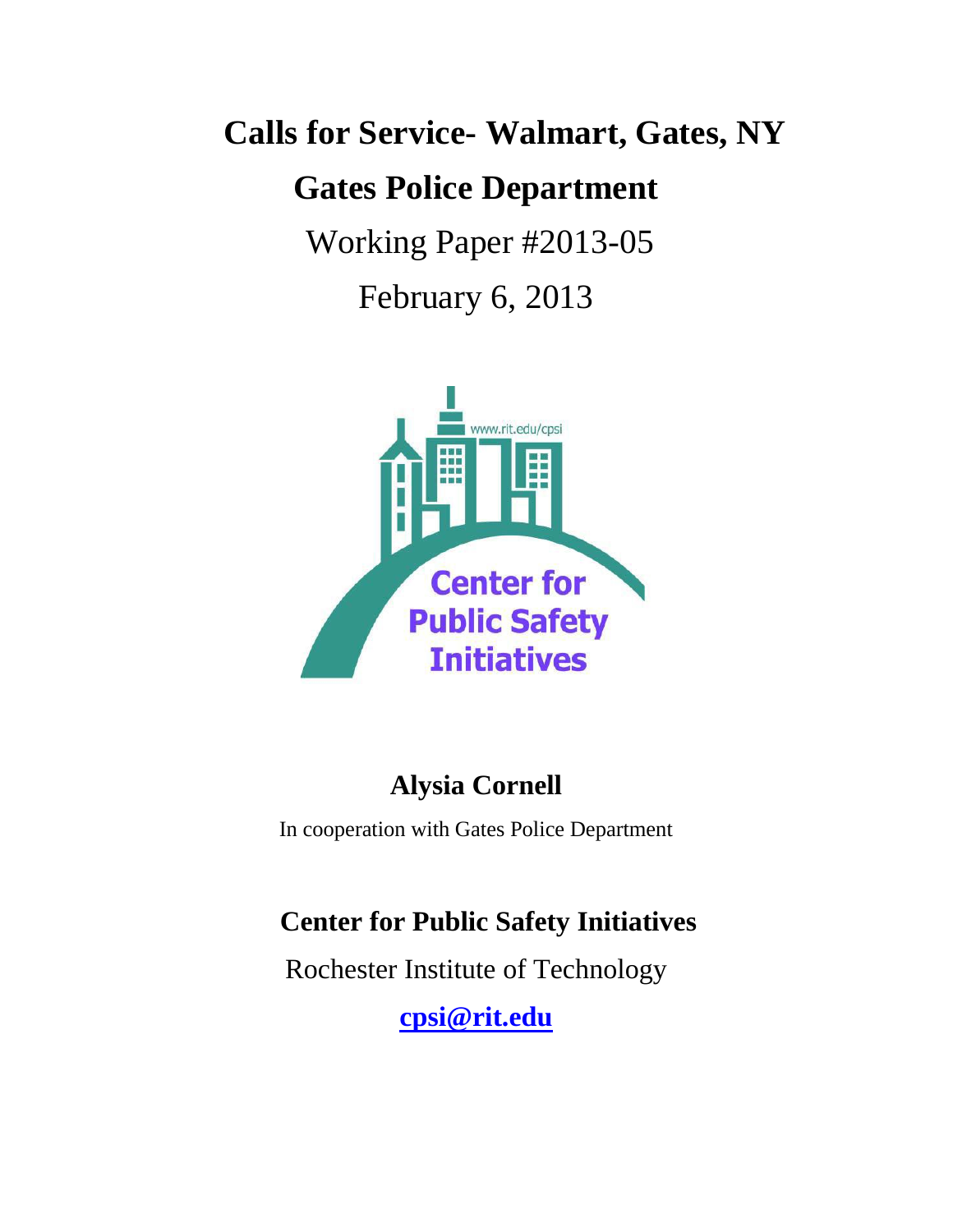This research was conducted by Alysia Cornell, a student working with the Gates, New York Police Department. The paper is based on a research project CPSI had completed in 2011 on the Analysis of Dispatches to the Hudson Avenue, Rochester Wal-Mart see [\(http://www.rit.edu/cla/cpsi/WorkingPapers/2011/2011-10.pdf\)](http://www.rit.edu/cla/cpsi/WorkingPapers/2011/2011-10.pdf).

#### **Introduction and Comparison**

In 2011, the Center for Public Safety Initiatives looked at the 2010 data for the Hudson Avenue Walmart. This Walmart was selected for study because it was "the most common location for Rochester calls for service in 2010," with 1,114 calls (Juchniewicx, Drake, & Klofus, 2011, p. 1). The study conducted by the Center for Public Safety Initiatives looked at call volume and nature, larceny and non-larceny calls, the cost attributed to calls, and an in-depth look at the larceny calls; looking at what was stolen, what the outcome of the cases were, and a look at the demographics of those arrested (Juchniewicx, Drake, & Klofus, 2011). The study found that these calls for service were small in proportion to the total number of calls the city received, however, a significant amount of police resources were used for these calls (Juchniewicx, Drake, & Klofus, 2011).

In 2012, the Gates Police Department conducted a similar study to look at the number of calls they received in 2011 to the Walmart (2150 Chili Avenue) in their jurisdiction. This study looked at the call volume and nature, the time spent on these calls, and during what time of day the calls occurred, and the study looked directly at vehicle lockouts performed by the police in the Walmart parking lot. The study also focused on larcenies, what time were larcenies more likely to occur, how much time was being spent by the police on each larceny, was there a day of the week or month they were more likely to occur, what was being stolen, and what was the patrol disposition of the calls. The following table offers a side by side comparison of the call data of the two Walmarts.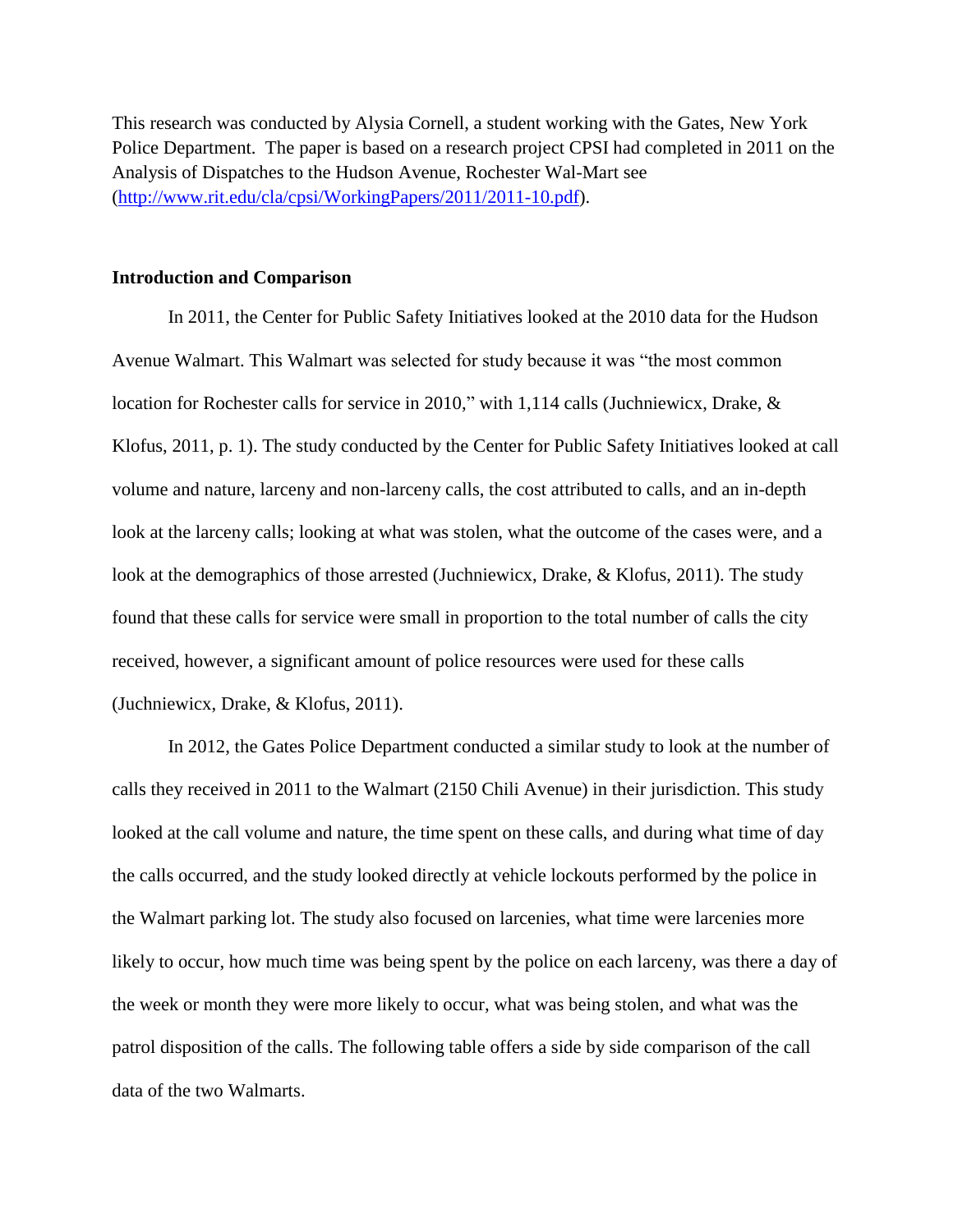| 1490 Hudson Avenue- Walmart                                                         | 2150 Chili Avenue- Walmart                                                     |
|-------------------------------------------------------------------------------------|--------------------------------------------------------------------------------|
| 1,114 Calls for service                                                             | 1,268 Calls for service                                                        |
| 785 hours spent on 991 calls for service. Other calls<br>considered administrative. | 818 hours spent on all calls for service (472 hours<br>spent on larceny calls) |
| Average 2.7 calls a day in a full year                                              | Average 3.5 calls a day in a full year                                         |
| Responded 334 days out of the year                                                  | Responded 347 days out of the year                                             |
| Majority of calls between 11am and 8pm                                              | Majority of calls between 11am and 10pm                                        |
| 446 calls for larceny (average 37 a month)                                          | 337 calls for larceny (average 28 a month)                                     |
| Average 57 minutes per larceny call                                                 | Average 1 hour 24 minutes per larceny call                                     |
| Average 39 minutes per non larceny call                                             | Average 39 minutes per non larceny call                                        |
| 47% of calls were larceny                                                           | 27% of calls were larceny                                                      |
| 6% of calls were a family issue                                                     | 1% of calls were a family issue                                                |

The table shows that the Gates Walmart has more calls for service than the Hudson Avenue Walmart, but the Hudson Avenue Walmart has more larceny calls, however the Gates Police Department spends more time on their larceny calls than the Rochester Police Department does.

# **GPD: Call volume**

In 2011, the Gates Police Department had 31, 316 calls for service, of those calls, 1,268 were to the Chili Avenue Walmart. Of all the calls the Gates Police Department received only 4.05% were to this Walmart. Breaking down the 1,268 calls, the majority of calls taking place at this Walmart were for motor vehicle accidents, parking tickets, and larcenies. In 2011, the Gates Police Department responded to 1,061 motor vehicle accidents, 68 or 6.41% of those took place in the Walmart parking lot. During this time there were also 1,061 parking tickets issued, 155 of those tickets or 14.71% were issued in the Walmart parking lot. The majority of calls the GPD received to Walmart were for larcenies. There were 1,089 calls for service for larcenies in Gates,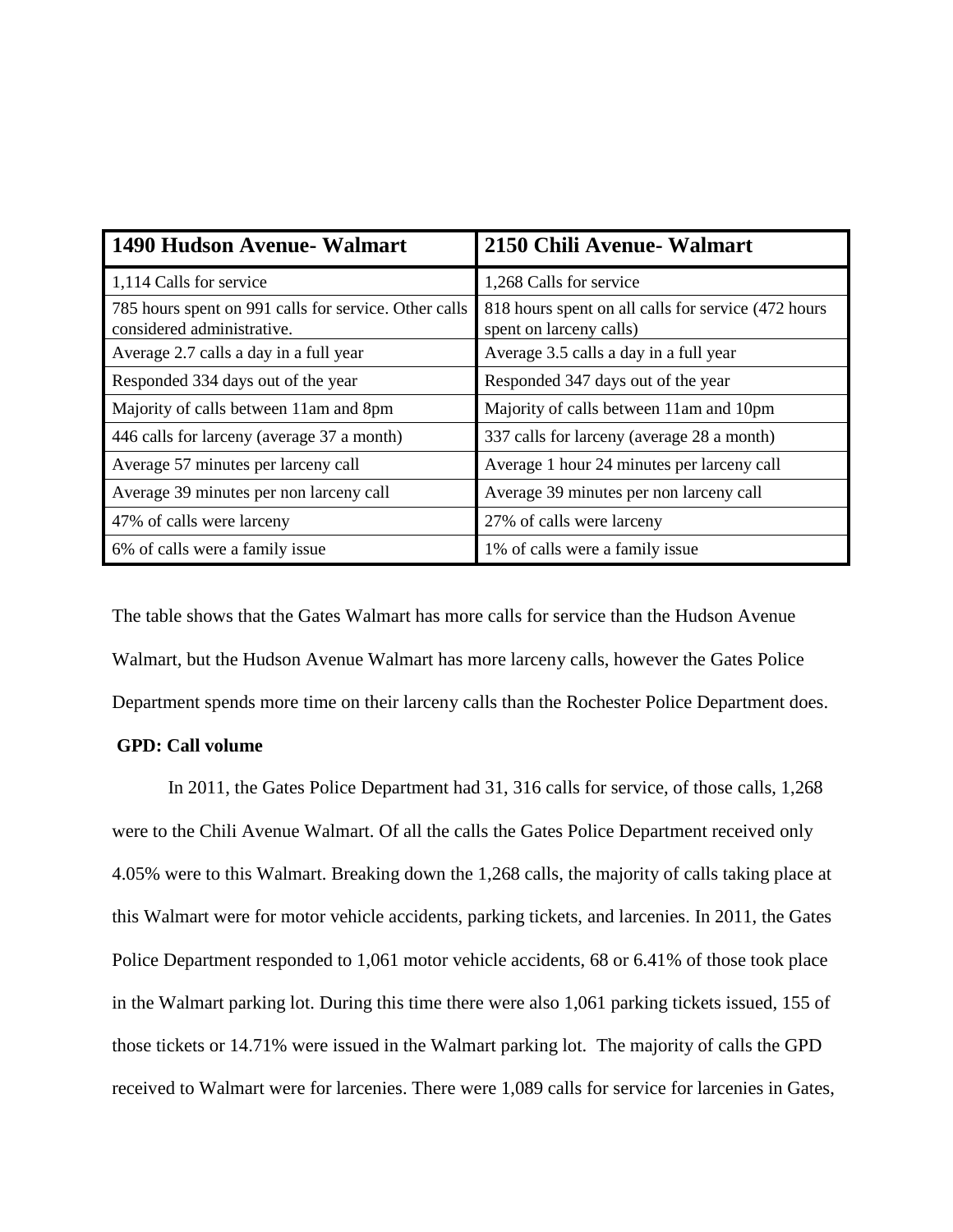337 of those larceny calls were to Walmart or 30.95%, in months like December, that percent rose to over 50% of the larceny calls the police department received occurring at Walmart. The department also responded to 14 forgery calls.

#### **GPD: Time**

While only 4.05% of the police departments calls are for Walmart, that is still a substantial amount of calls for one place. The police department also spends a considerable amount of time on these calls. In 2011, the police department spent 817 hours and 35 minutes on calls at Walmart, they averaged 39 minutes a call. Looking again at motor vehicle accidents, parking tickets and larcenies; 50 hours and 26 minutes were spent on motor vehicle accidents, an average of 45 minutes per call, 17 hours and 14 minutes were spent writing parking tickets, an average of 7 minutes per ticket, and for larcenies, the Gates Police Department spent 471 hours and 59 minutes, averaging 1 hour 24 minutes for each call. While only 31% of the police department calls to Walmart are for larcenies, the larcenies take up over half (57%) of the police departments time spent there. This is a considerable amount of time spent in one location; this means the police department in 2011, lost one officer for eleven 40- hour work weeks responding to larcenies at Walmart.

#### **GPD: Vehicle lockouts**

The Gates Police Department performs a service to its community which the Rochester Police Department does not; vehicle lockouts. There were 89 vehicle lockout incidents that the police department responded to. The department spent 29 hours and 39 minutes performing this service, averaging about 20 minutes per call. The majority of these calls took place between 1pm and 10pm. Other business parking lots such as Home Depot (2361 Buffalo Rd) and Staples (2036 Chili Avenue, same plaza as Walmart) were also looked at to see if they had a similar number of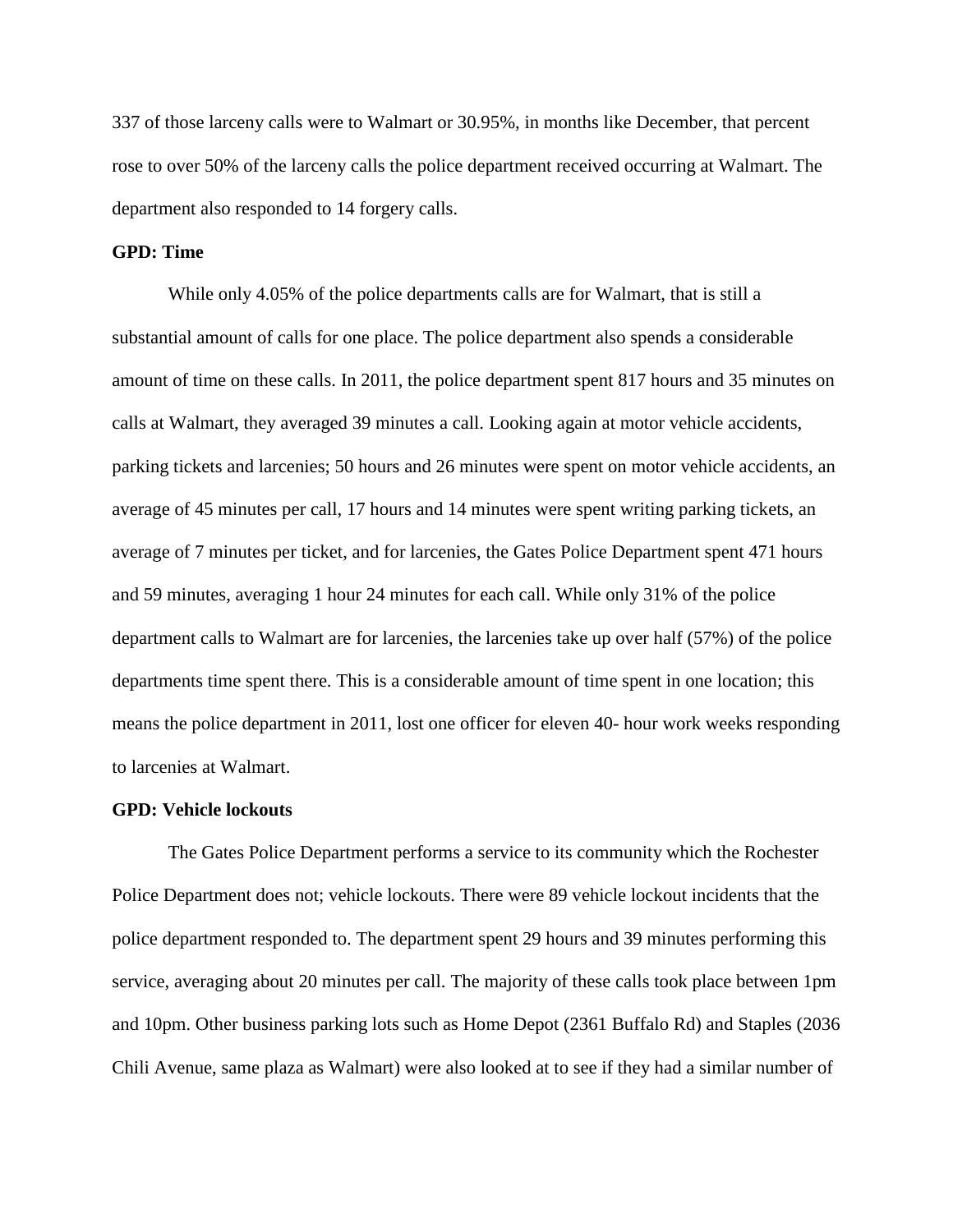vehicle lockout incidents as Walmart; both locations had zero vehicle lockout incidents for 2011.

## **GPD: Larcenies**

Since larcenies represent a high number of calls for the Gates Walmart, they were looked at more closely. The majority of larcenies in 2011 occurred between 11am and 9pm. There was no significant pattern pointing to larceny calls occurring within any given week or month. The months with the largest number of calls were December, 45 calls (51.14% of all GPD larceny calls that month), October, 36 calls (33.96% of all GPD larceny calls that month), November, 34 calls (31.19% of all GPD larceny calls that month), and April, 31 calls (40.79% of all GPD larceny calls that month).

# **GPD: Stolen Items**

The top three stolen items from the Chili Avenue Walmart are clothing (24%), followed by electronics (16%), and health and beauty products (16%). While electronics are not the most frequently stolen item, they are the most costly item being stolen and they are the reason Walmart has added night asset protection. Below is a table showing how the items being stolen from the Chili Avenue Walmart compares to the items being stolen from the Hudson Avenue Walmart.

| 1490 Hudson Avenue- Walmart | 2150 Chili Avenue- Walmart |
|-----------------------------|----------------------------|
| 30% Clothing                | 24% Clothing               |
| 25% Various Merchandise     | 16% Electronics            |
| 13% Makeup                  | 16% Health and Beauty      |
| 11% Toiletries              | 16% Various Merchandise    |
| 7% Electronics              | 7% All other merchandise   |
| 5% Alcohol/Food             | 5% Sporting Goods          |
| 3% Baby Supplies            | 3% Housewares              |
| 3% Housewares               | 3% Personal Documents      |
| 2% Jewelry                  | 2% US Currency             |
| 1% Not Reported             | 2% Toys and Games          |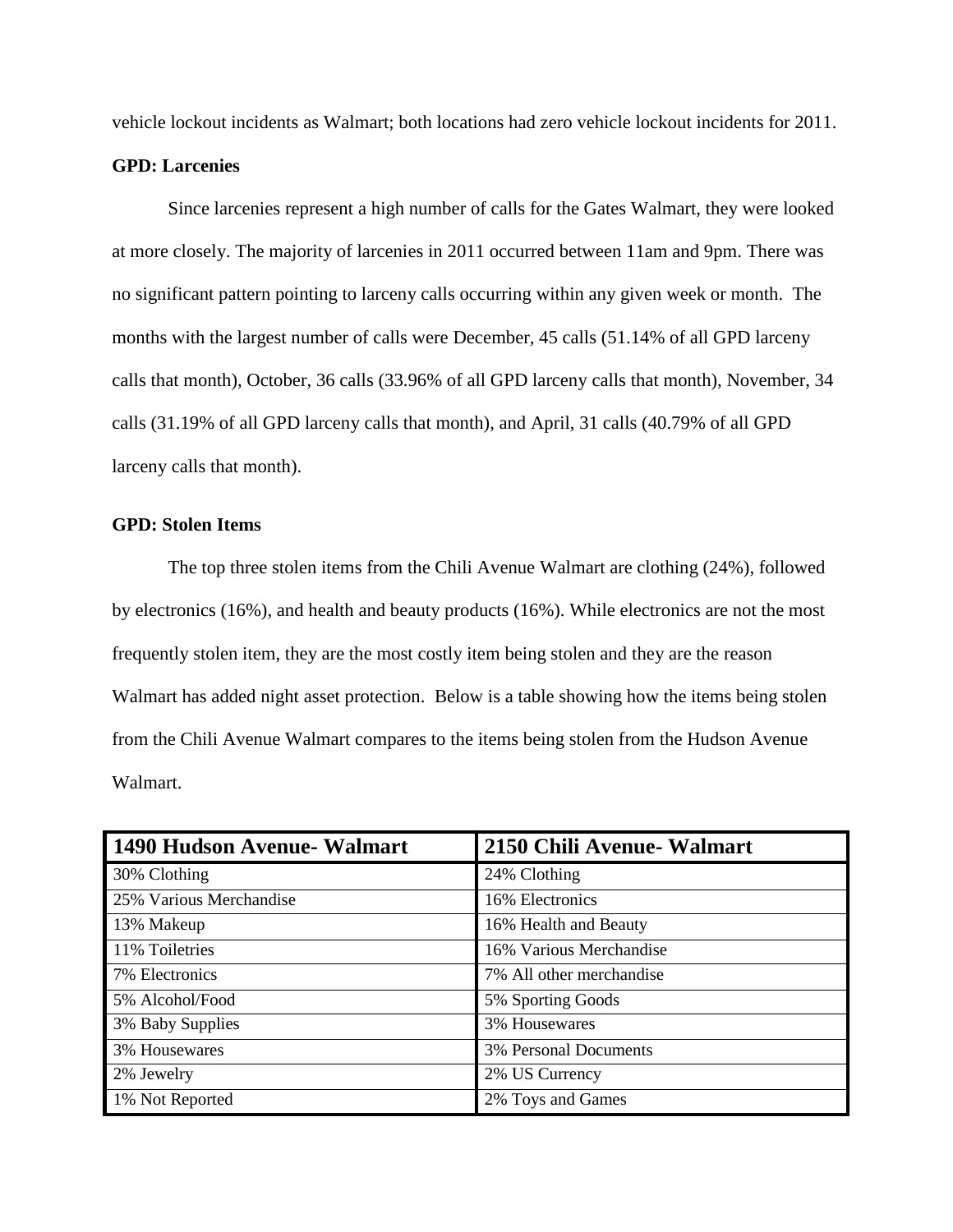#### **GPD: Patrol Dispositions and Larcenies**

Every larceny call does not end in an arrest. Out of the calls made from the Chili Avenue Walmart to the Gates Police Department to report a larceny, 77% ended in an arrest. Below is a chart comparing the patrol dispositions of RPD and GPD to their respective Walmarts.

| 1490 Hudson Avenue- Walmart        | 2150 Chili Avenue- Walmart |
|------------------------------------|----------------------------|
| 55% Crime and Arrest Report        | 77% Arrest                 |
| 12% Services Rendered              | 14% Incident Report        |
| 9% Complainant Refused Prosecution | 2% Services Rendered       |
| 4% Gone on Arrival                 | 2% Other                   |
| 3% 911 Code Not Specified          | 1% Matters Adjusted        |
| 2% Matters Adjusted                | 1% Cancelled               |
| 2% Other                           | 1% Gone on Arrival         |
| 1% Arrest Report                   |                            |
| 1% Incident Report                 |                            |
| 1% Cannot Locate Complainant       |                            |

## **GPD: Work to be done**

There is still work to be done with this project. Work is being done to look at the demographics of those arrested in larceny cases, as well as the outcome of the cases of those arrested for larceny. The Gates Police Department also needs to address the issue of the time discrepancy between larceny arrests for their department and RPD (the RPD average time is 57 min per larceny job, the GPD average time is 84 min per larceny job). Questions to be answered concerning the time discrepancy are is it a procedure, policy, or other factor that is the cause for the extra time spent on larceny jobs.

#### **Conclusion**

The Gates Walmart has recently added asset protection in the evening. The current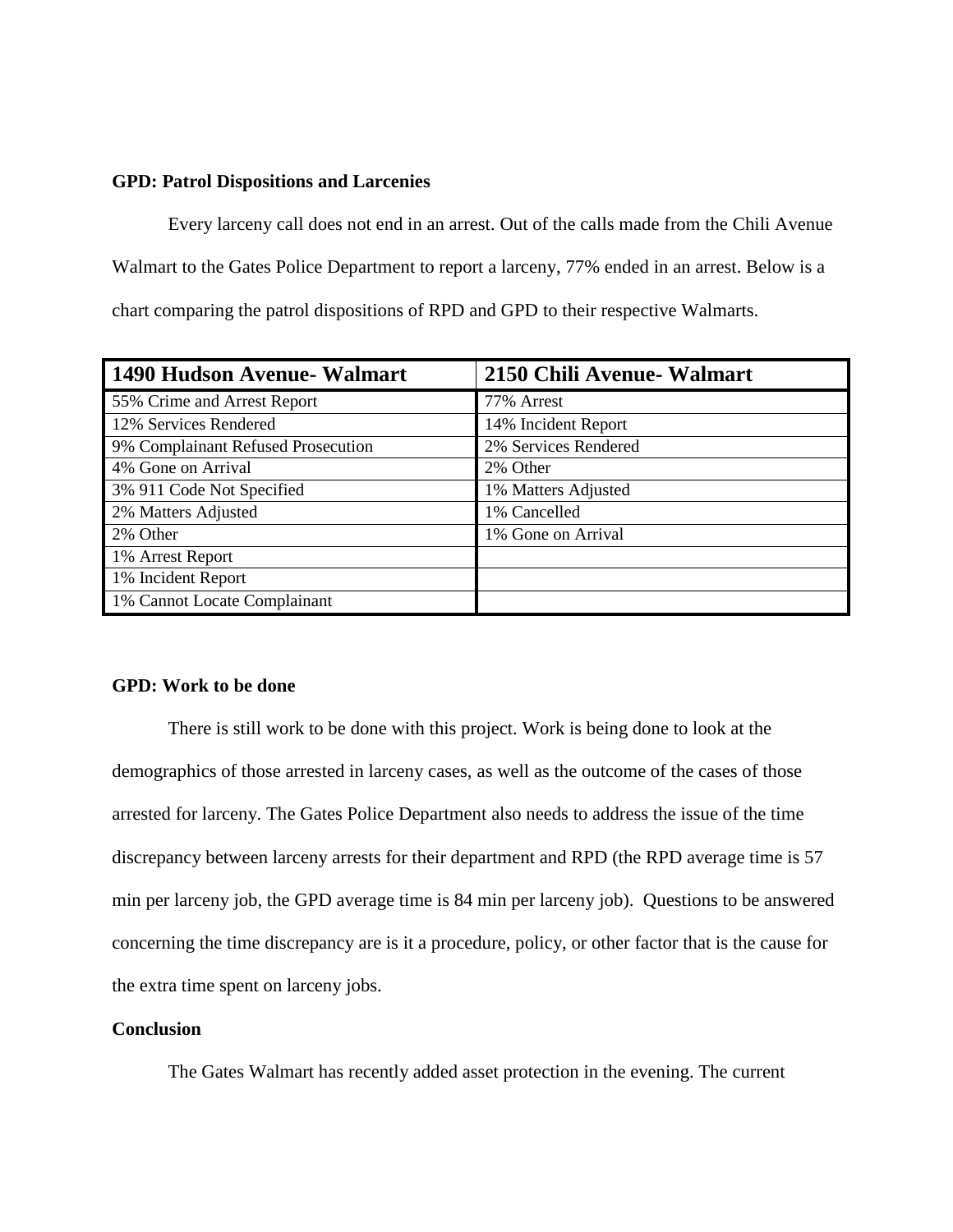prediction is that the police department will receive more calls to Walmart than it has in the past. To accommodate for this likely increase in calls, the police department needs to work with Walmart to initiate ways to reduce the number of larcenies that occur as well as reduce the time the officers spend responding to larceny calls.

After conducting this research, we visited the Hudson store to look at physical differences between that store and the one in Gates. As well as there being noticeable differences in the store layout, we also spoke with security and found some differences in internal policies between the Hudson and Gates stores.

No store and no police agency are the same; store layouts, store procedures, as well as police procedures all impact these results. Examining the differences in procedures of the Walmart stores and police agencies can help us determine what are the most effective practices, so that police departments can lessen the time and money spent responding to larceny calls, and can spend more time in the community. It may be beneficial to examine a third Walmart store in another jurisdiction, because a third perspective would mostly likely offer different policies and procedures than those found at the Gates Walmart and Hudson Walmart which would offer another beneficial comparison in the search for finding the most effective way to handle larceny jobs at the Walmart in Gates.